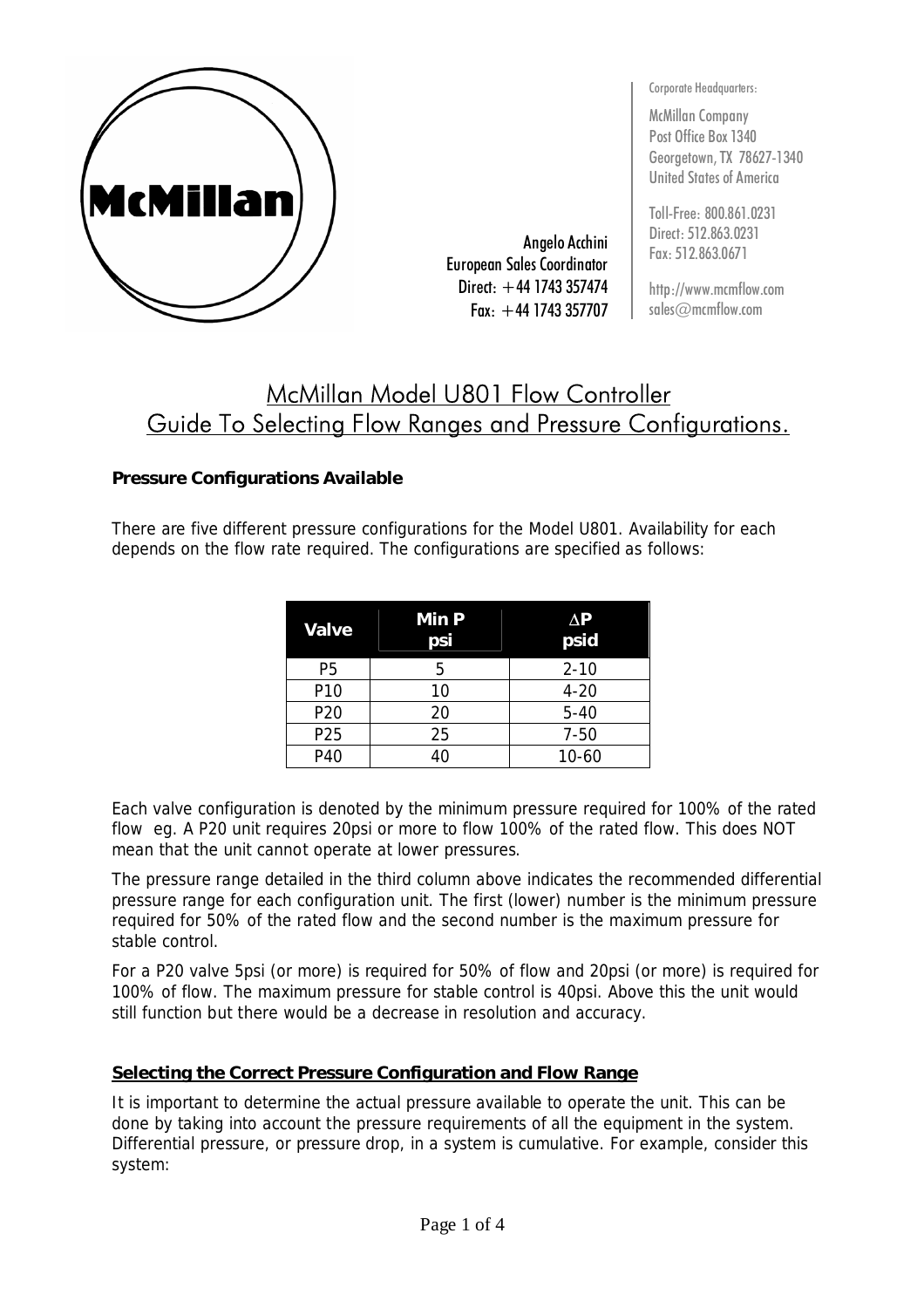## **McMillan Company**



This system starts with 30 psig of supply pressure but other components (minus the flow controller) total 30 psid. This leaves no pressure for the flow controller. Either the supply pressure would have to be increased, and/or a source of pressure drop (such as the postpump filter) would need to be eliminated:



The system now has 10psi available to operate the flow controller. If the supply pressure was 40psi then there would be 15psi available to operate the controller.

The different pressure configurations available for each flow range are detailed in the following table:

| <b>Flow Range</b> | Range | <b>P5</b>  | <b>P10</b> | <b>P20</b> | <b>P25</b> | <b>P40</b> |
|-------------------|-------|------------|------------|------------|------------|------------|
| 15-100mlpm        | 3     | X          | X          | <b>YES</b> | X          | <b>YES</b> |
| 20-200mlpm        | 4     | <b>YES</b> | <b>YES</b> | <b>YES</b> | X          | <b>YES</b> |
| 50-500mlpm        | 5     | <b>YES</b> | <b>YES</b> | <b>YES</b> | X          | <b>YES</b> |
| $0.1 - 1.0$ lpm   | 6     | <b>YES</b> | <b>YES</b> | <b>YES</b> | χ          | <b>YES</b> |
| $0.2 - 2.0$ pm    | 7     | <b>YES</b> | <b>YES</b> | <b>YES</b> | X          | <b>YES</b> |
| $0.5 - 5.0$ lpm   | 8     | X          | X          | <b>YES</b> | X          | <b>YES</b> |
| 1.0-10.0lpm       | 9     | χ          | χ          | X          | <b>YES</b> | <b>YES</b> |

For simple systems where the available pressure is stable, selection of the correct flow range and pressure configuration is relatively easy. For example, if the pressure available to the unit is 25 psi and flow needs to be controlled at 300mlpm then a range 5, 6 or 7 unit with P20 valve would be the obvious choices.

For systems where the available pressure varies and several control points are required, selection of the correct configuration can be complex. In this case it is important to consider the differential pressure requirement at each flow rate control point.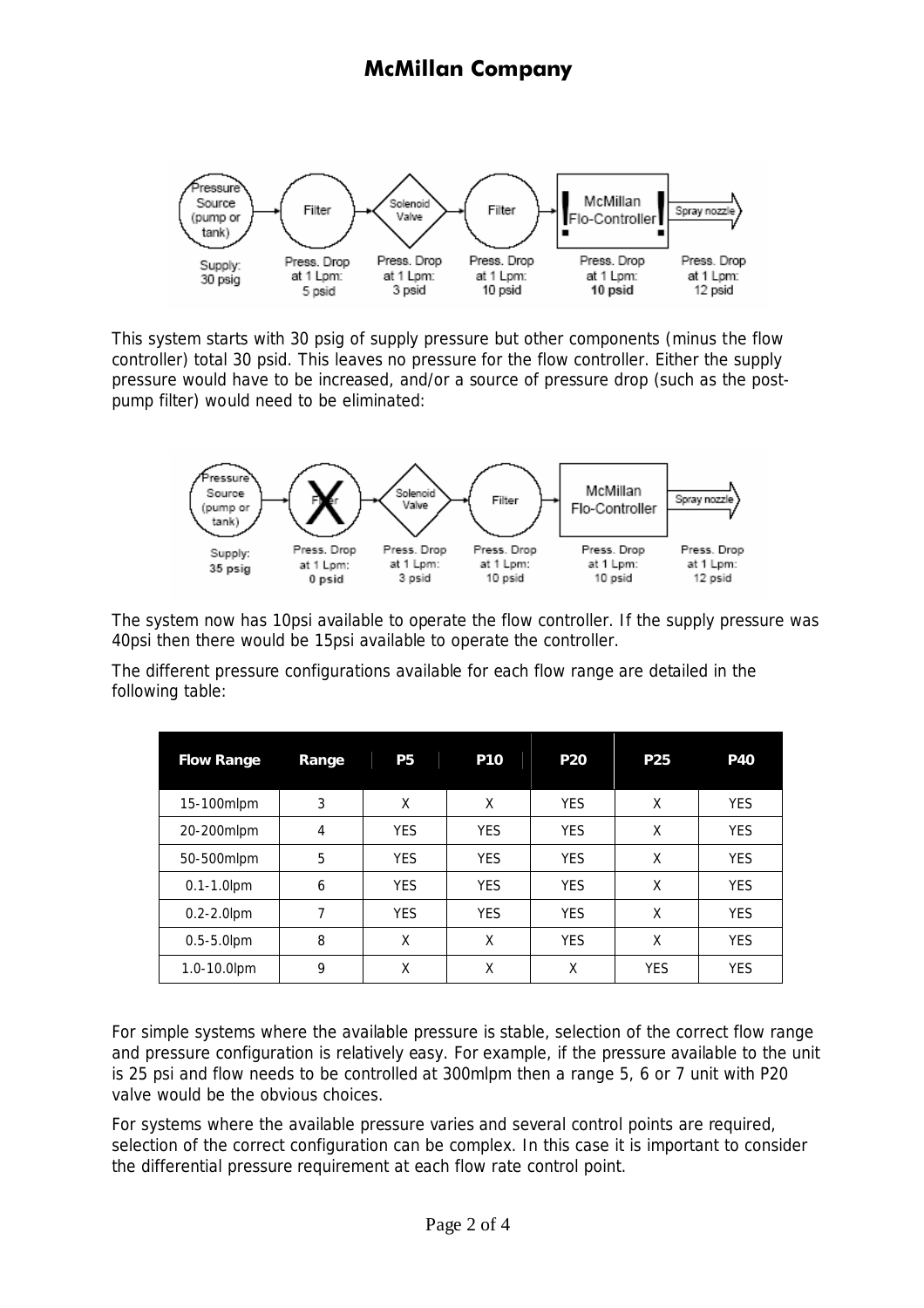### **McMillan Company**

The required differential pressure for the controller decreases exponentially with decrease in flow rate.



Note: the P5 and P10 control from 20-100% of the maximum rated flow. All other configurations control from 10-100% of the maximum rated flow.

To calculate the minimum required differential pressure at a certain flow rate the following formula may be used:

#### **DP = (YourFlow ÷ MaxFlow) 2 x MinDP**

- DP = minimum required differential pressure at YourFlow
- YourFlow = flow rate (in mLpm or Lpm) where you wish to calculate DP
- MaxFlow = 100% rated flow rate for your flow controller (in same units as YourFlow)
- MinDP = Minimum differential pressure required at 100% rated flow (see table above) in psid

By referring to the graph above, suitable configurations for any given pressure and flow may be deduced.

For example consider the following systems:

**1.** Pressure varies between 7 and 13psi, flow needs to be controlled at 250mlpm. The options are:

**50-500mlpm unit.** Here 250mlpm is 50% of flow. By consulting the graph above it can be seen that at this flow a P5 valve requires approx 1psi, a P10 approx 2.5psi, a P20 approx 5psi and a P40 approx 10psi.